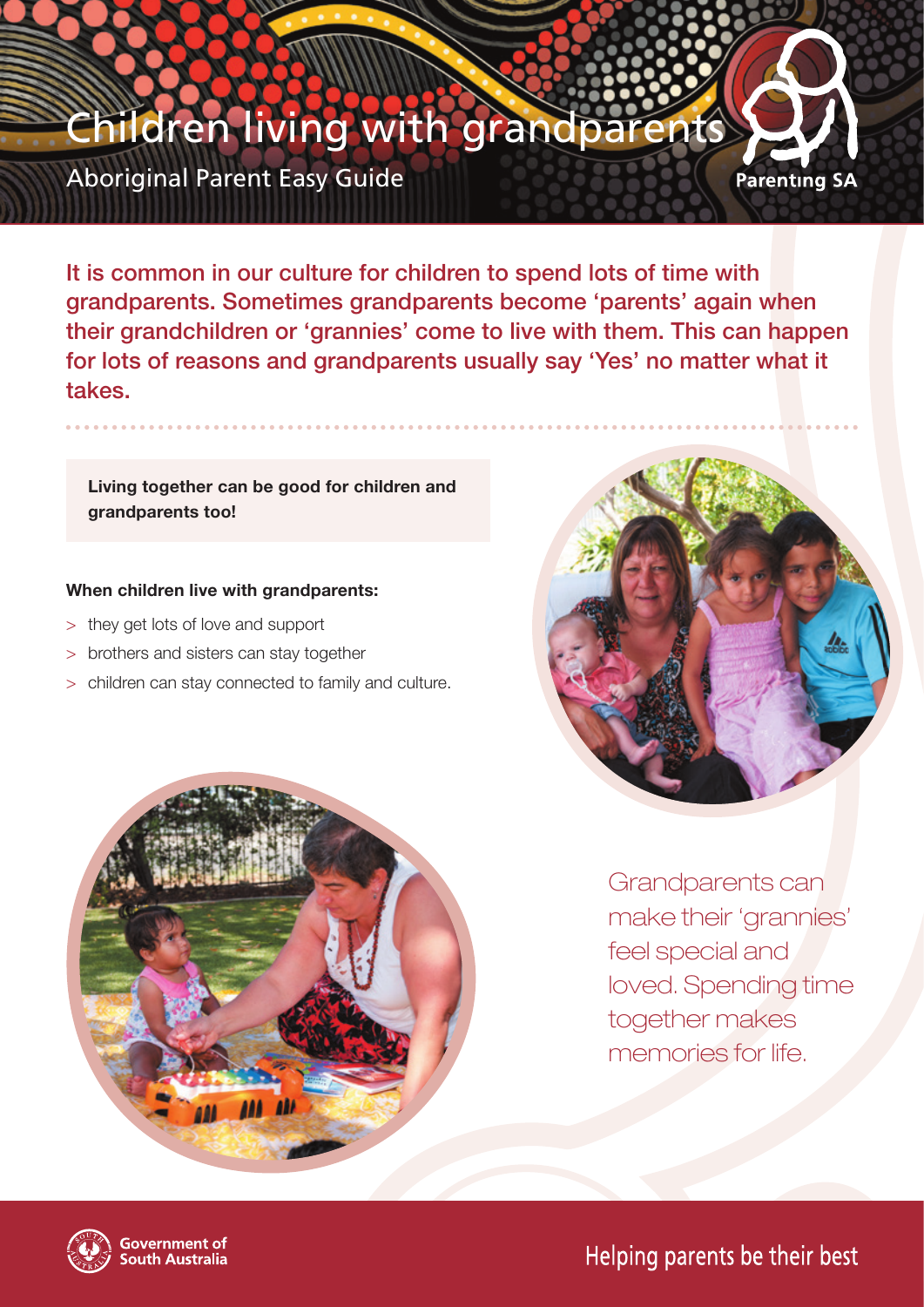# When children live with grandparents, they can feel:

- > happy they love being with you
- > unhappy they just want mum or dad
- > worried about what's happening at home
- > angry and confused.

Children can show stress by:

- > being very quiet not doing things they normally enjoy
- > 'misbehaving'
- > not sleeping or eating much, having tummy aches or headaches.

If children are upset, don't take it personally – they are just trying to make sense of it all. If you are worried about a child, talk with your health worker or doctor.

## Things that can help children:

- > staying at the same school, if possible
- > telling teachers what's happening
- > keeping children in touch with parents, family and friends
- > regular routines such as bedtime and meals
- > having clear rules in your home, so children know what is OK and not OK
- > talking about feelings
- > telling children what's going on but not too much about adult problems.

# Children living with grandparents can mean:

- > a full house
- > lots to do
- > extra cost
- > impact on relationships and health.



**TAWNA** 

# Going to school

Even if children are with you for a short time, they need to go to school every day. This is a legal requirement for children up to 16 years. Talk with the school about what's happening – many have Aboriginal workers that can help.

> Daily routines help children feel safe and secure, especially<br>during time during times of during times of<br>Change.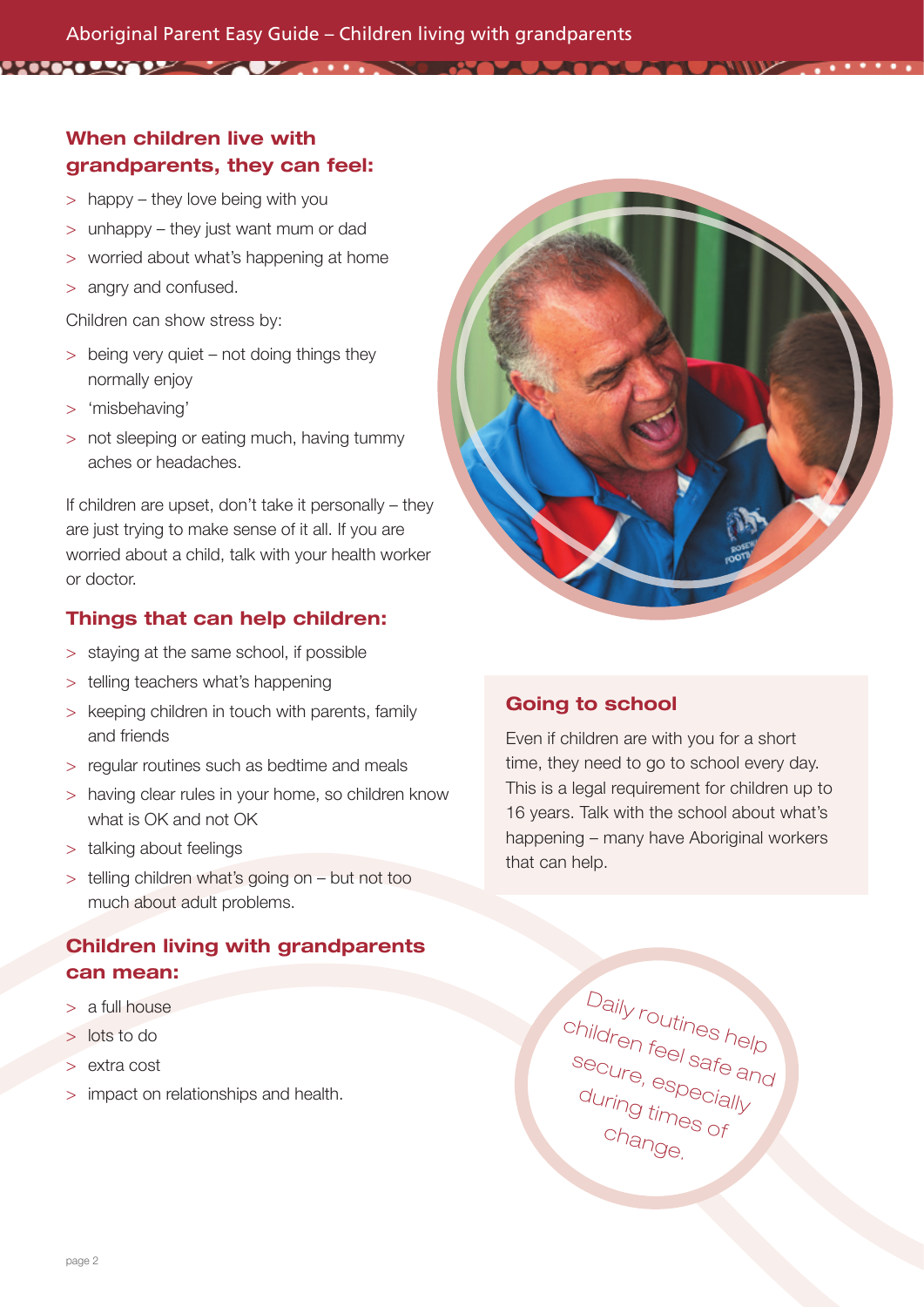**TAU MARKA DA MARKA 1999, INTERNATIONAL PROPERTY AND A STATE OF A STATE OF A STATE OF A STATE OF A STATE OF A S** 

## Things that can help grandparents

Ask someone you trust for help:

 $\sim$ 

- > around the house or yard
- > taking children to school
- > with homework older children can be good at this
- with things such as clothes, school supplies, books or toys.

Get children to help out around the house. This teaches them responsibility and helps you too.

#### Keep healthy:

- > eat well, exercise and get as much rest as you can
- > take medications your doctor prescribes
- > talk with a friend, doctor or health service if you feel low or stressed
- > look after your relationships with friends, family or partner – they are important supports for you.

## Getting along with your adult children

It's best for children if you get along with their parents.

Try to:

- $>$  be someone your children can talk to it can help them deal with their feelings
- > stay calm and don't offend
- > encourage people to get help if they need it
- > accept that your children might not listen to you!

#### Money matters

Many grandparents 'stretch' a pension to care for children.

- > Talk with your adult children about how they will help with money.
- > Ask Centrelink what you are entitled to.
- > Make sure you get any concessions such as council rates, transport, gas and electricity.
- > Check what's in your local area for grandparents such as free childcare, respite or other services.
- > Church groups may be able to help with food and other things.
- > There are services that can help with budgetting and negotiating bills – see page 4.